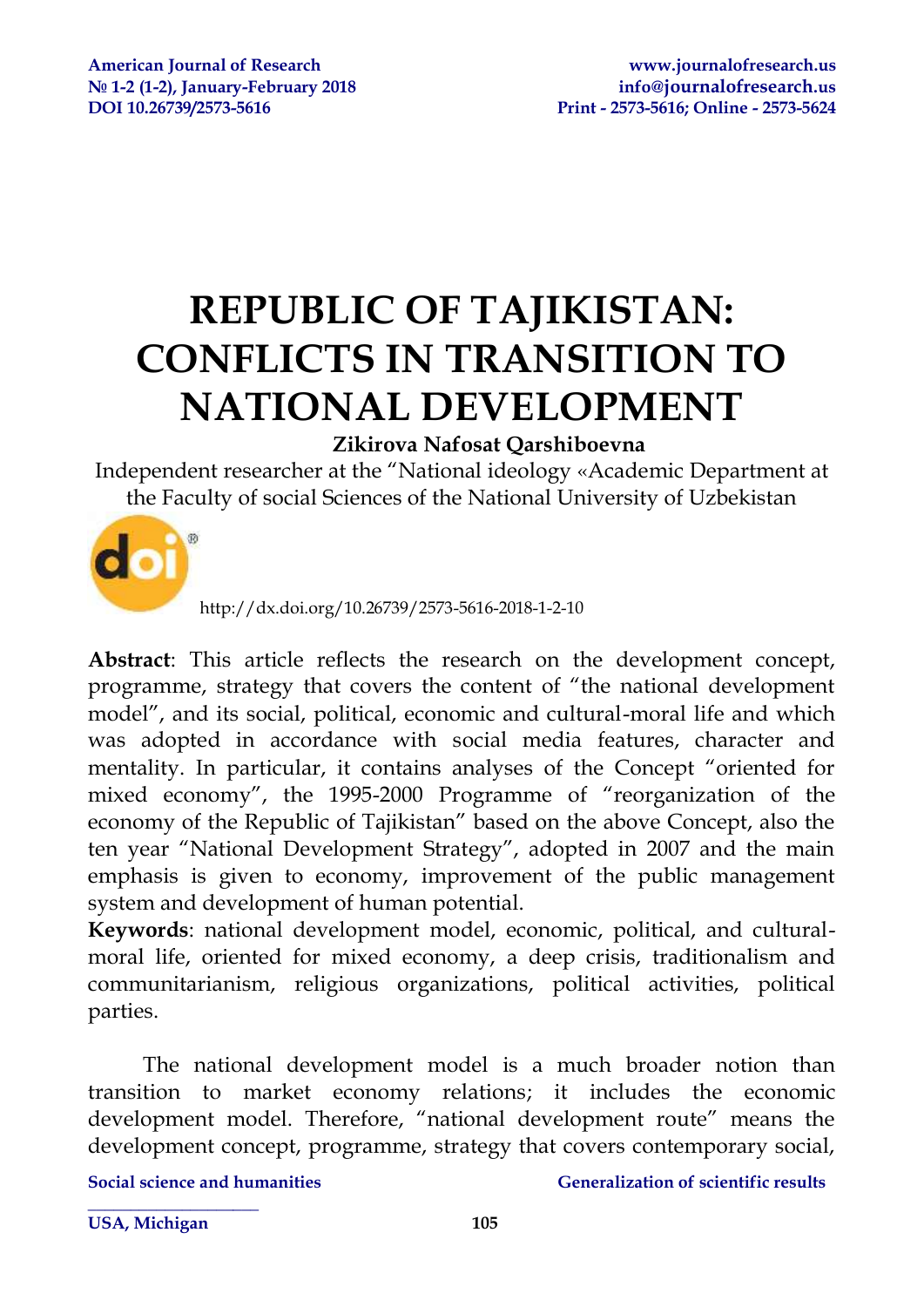political, economic, and cultural-moral life of a state, adopted in accordance with social medium features, nature, and mentality. Sometimes it is also called "a theoretical model" [1; С.3.]. Generally, an economic model includes establishment of industrial production, agriculture, foreign economic relations, trade, labour processes, transport communications, while a political model is intended for streamlining management of state and society, establishment of social relations, addressing internal and foreign policy issues, also, problems of the economic field. Broadness of the political model is explained by universality of social management functions of state, the vast reach, affiliation with the entire social existence and life of the community. Radical changes in social life require the state to be a strong institution, thus, the social life related models are developed and implemented with state assistance and support. Therefore, national development models cover economic, political, and cultural-moral life related issues.

Social development may not be based on assumed, guessing, unreal models that cannot be covered by certain plans. The Bolsheviks idea of building communism all over the world was such an unreal idea and the political and economic model they had established ended with a deep crisis. This bitter lesson of history imposes certain requirements (they should correspond to life and needs of people, supported by rational plans, improving activeness of people, urging to creativity and innovations, support of modernization) to national development models. Of course, it is impossible to make absolute forecasts for social development and determine it in accordance with plans. As K. Copper wrote using E. Guessy's thoughts: "History of humanity is nothing more than a history of victories and losses in creation of norms that support social life in political and social fields"[2; C.625.]. Yes, the history of humanity also includes "victories and losses" in the history of certain nations and societies. However, although hypothetically, the intentions of taking the social development to a target level, to a state and degree should cause optimism within the community, urge people to creativity and labour. Depression among people leads to final decay of the state. Therefore, the society and state need development models that take to a positive purpose, and that initiate optimistic mood [3; C.12.].

Though the Republic of Tajikistan that gained its independence in 1991, declared itself a democratic, rule-of-law and unitary state<sup>1</sup> , its social-political system could not get rid of the calls of the old regime for "perestroika" and

1

**Social science and humanities Generalization of scientific results** <sup>1</sup>The Constitution of the republic of Tajikistan. Adopted on 6of November 1994. – Dushanbe, 1998. – p.2.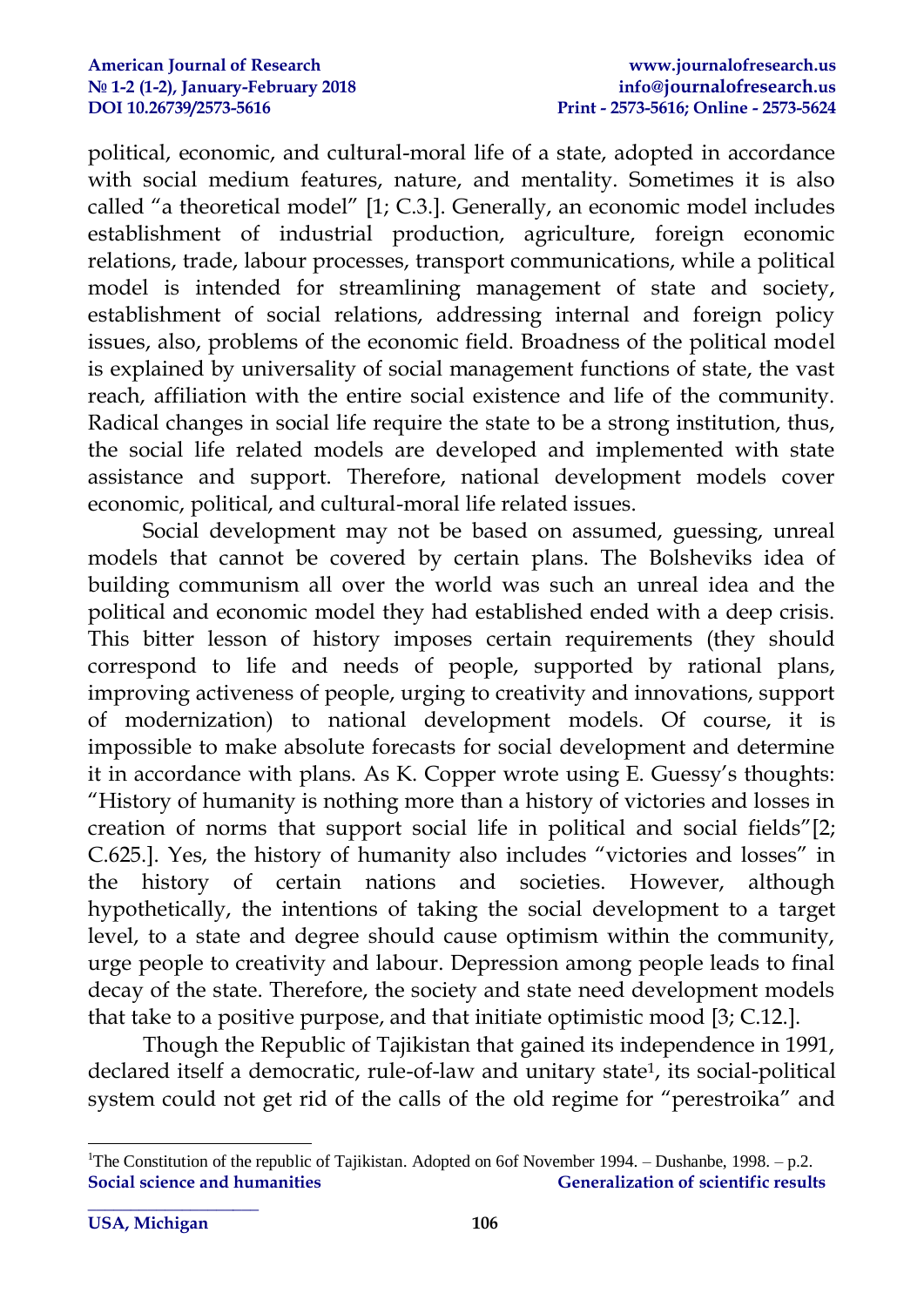"development of democracy. The First President of the country R. Nabiev, not only because he had been a member of CPSU, but also he had got used to live in the traditions of the existing social-political system. The traditionalism and communitarianism that are specific to the Tajik people, was not absolutely prepared for, nor wanted modernization of the society after gaining independence. In formal sources, it was a tradition to sing praises to the existing regime. They kept repeating that during the Soviet era Tajikistan had turned into an agricultural-industrial republic, and in comparison with 1913, agricultural production had risen by 10 times, raw cotton production – from 32 000 tons to 1.01 million tons, industrial goods production had gone up by 156 times[4;C. 289.].Yes, Tajikistan achieved a lot during the Soviet era; it was the second in the country in hydro-energy resources; in 1989 the subsidies from the Soviet Union budget for Tajikistan reached 31.3% [5; C.277.]. Together with the values in formal sources, "people's democracy" also sprung to life in later 1980's. Setting democratic development as the purpose, declaration of this by CP of Tajikistan set the forces with trends of political and cultural changes to move. This resulted in establishment of the Democratic Party of Tajikistan (DPT), Islamic Renaissance Party (IRP), "Rastokhez" Social-Political Movement, "Ru-ba-Ru" Discussin Club, "La'liBadakhshon", "EhyoiHujand", "NosiriKhisrav", "Bokhtar", "DirafshoiKoviyon", "KurushiKabir" unions. "Their programmes and charters had democratic features and anti-communist orientation"[6; C.78.].Here we observe the influence of the process of establishing democratic movement, parties, and opposition groups in the Russian Federation. On the other hand, influence of such factors like Iranian Islamic groups and support of Islam religion is also noted. Islam religion that is deeply seated in life style and mentality of Tajik people brought IRP to the social-political arena. As a result, this led to open conflicts from 1992 between the ruling communists and IRP – supporter of "people's democracy" and traditions, and of religion.

**Social science and humanities Social scientific results** Generalization of scientific results Fearing from the serious threat to come from activities of the groups supported by IRP and religious masses (this was grounded, of course), on the 8 of December 1990, the government adopted the Law "About freedom of conscious and religious organizations". According to Article 5 of this law, it is prohibited for religious organizations to run political activities, participate in activities of political parties and rendering financial aid to political parties. Along with this, an amendment was introduced to the Constitution of Tajikistan to note that the country is a secular state [7; C.392. and 8; С.297.]. In reality, this meant declaring that religious organizations with political trends

**\_\_\_\_\_\_\_\_\_\_\_\_\_\_\_\_\_\_\_\_ USA, Michigan 107**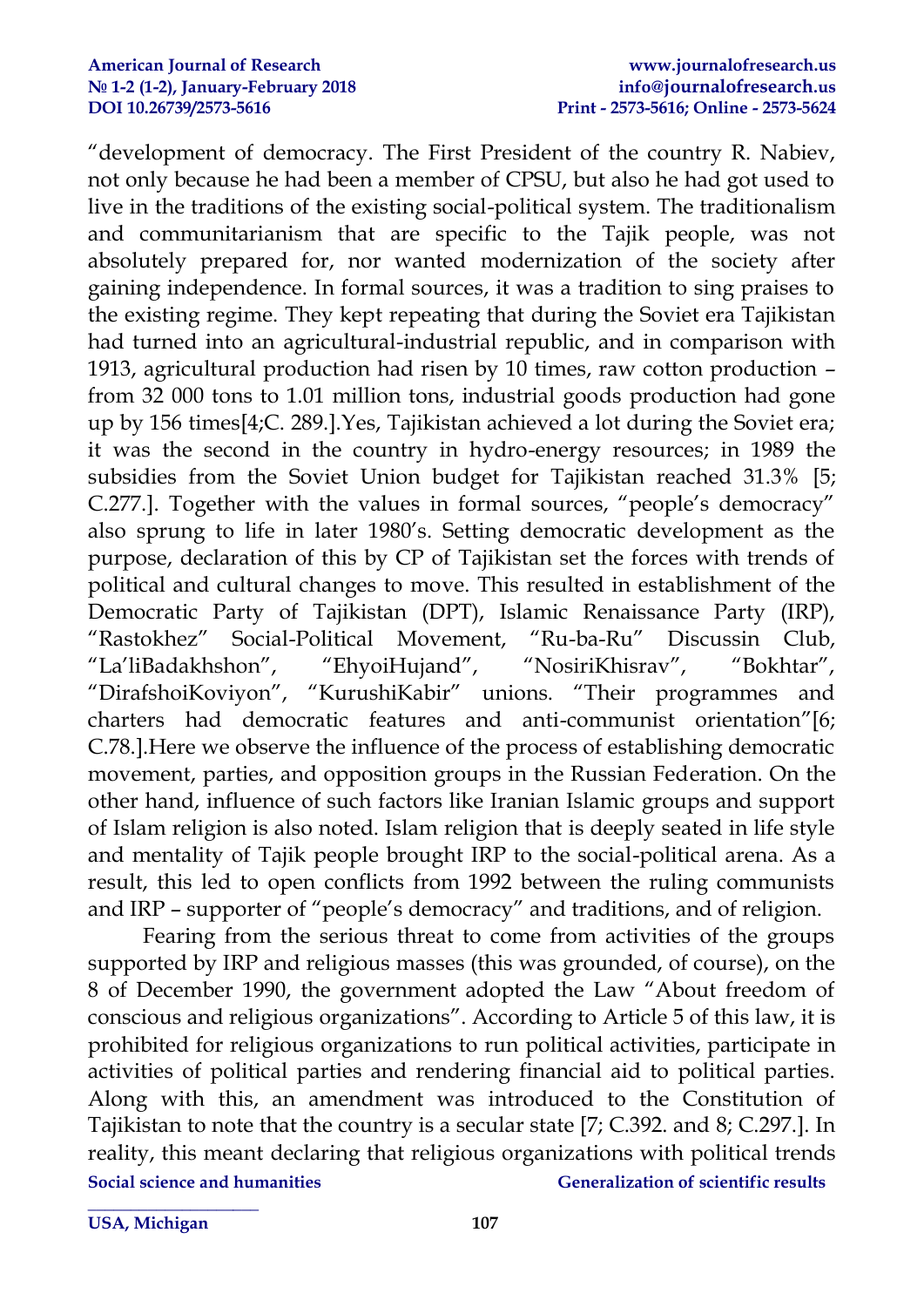were illegal. The public opinion poll in 1996 arranged by IFES and "Sharq" Centre determined that 90% of population considered themselves as Muslims [9; C.24.]. Thus, Islam factor was deeply seated in people's mass conscious, and IRP and its leaders could not forget this. Therefore, "Islam became a broad coverage factor of political processes [10; C.136.].But the orthodox, atheistic oriented ruling class neither wanted to know this, nor take it into account. The fact that the ruling group did not want democratic changes, the nomenclature urged IRP unite with political parties and forces that were for democratic reforms. As a result, IRP became a large social-democratic force and raised the status of the opposition. It was natural that the United Opposition of Tajikistan (UOT) would take advantage of the situation. So, IRP and political groups around it demanded changing the phrases of "secular state" in the Law "About freedom of conscious and religious organization" and the Constitution of the country. This was a call to build an Islamic state in Tajikistan. Indeed, at a conference in February 1999, IRP leader Hikmatzoda announced that their party's intention was to build an Islamic state, where only men would work [10; C.140.]. According to S. Olimov, who studied this issue, in Qarotegin, where the civil war was initiated under pressure of UOT, there were over 2000 women with University education and over 3000 women with secondary-special education? After the civil war, this number dropped to 18 and 759[10; C.140.].According to the information spread in Internet, to-date, IRP has been declared an extremist, terrorist organization. 2

In 1997, civil war was finally stopped, and peace, truce and calmness was achieved in Tajikistan. Over 100 000 people were killed during this civil war, around 2 million people had to leave their homes, economy and state management bodies' activities were out of order. Diasporas of "Tajikrefugees" appeared in various areas of Central Asian region. All of this prevented Tajikistan from developing and implementing a political model. This resulted in establishment of "extremely diverse types of government. The districts near the Pamirs had almost theocratic management, in some Northern districts, they had secular autocratic system, in Khatlon and Mountainous Badakhsan oblasts they had Islam and Government harmonisation. And Ismaelite ideas are seeing reconnaissance in national conscious of Badakhshan people" [10; С.140.].

**\_\_\_\_\_\_\_\_\_\_\_\_\_\_\_\_\_\_\_\_** 

1

**Social science and humanities Generalization of scientific results**  $22017/09/20$  Mukhiddin Kabiri – The number of disappointed people in Tajikistan is growing by the day. Published on 20 of September 2017.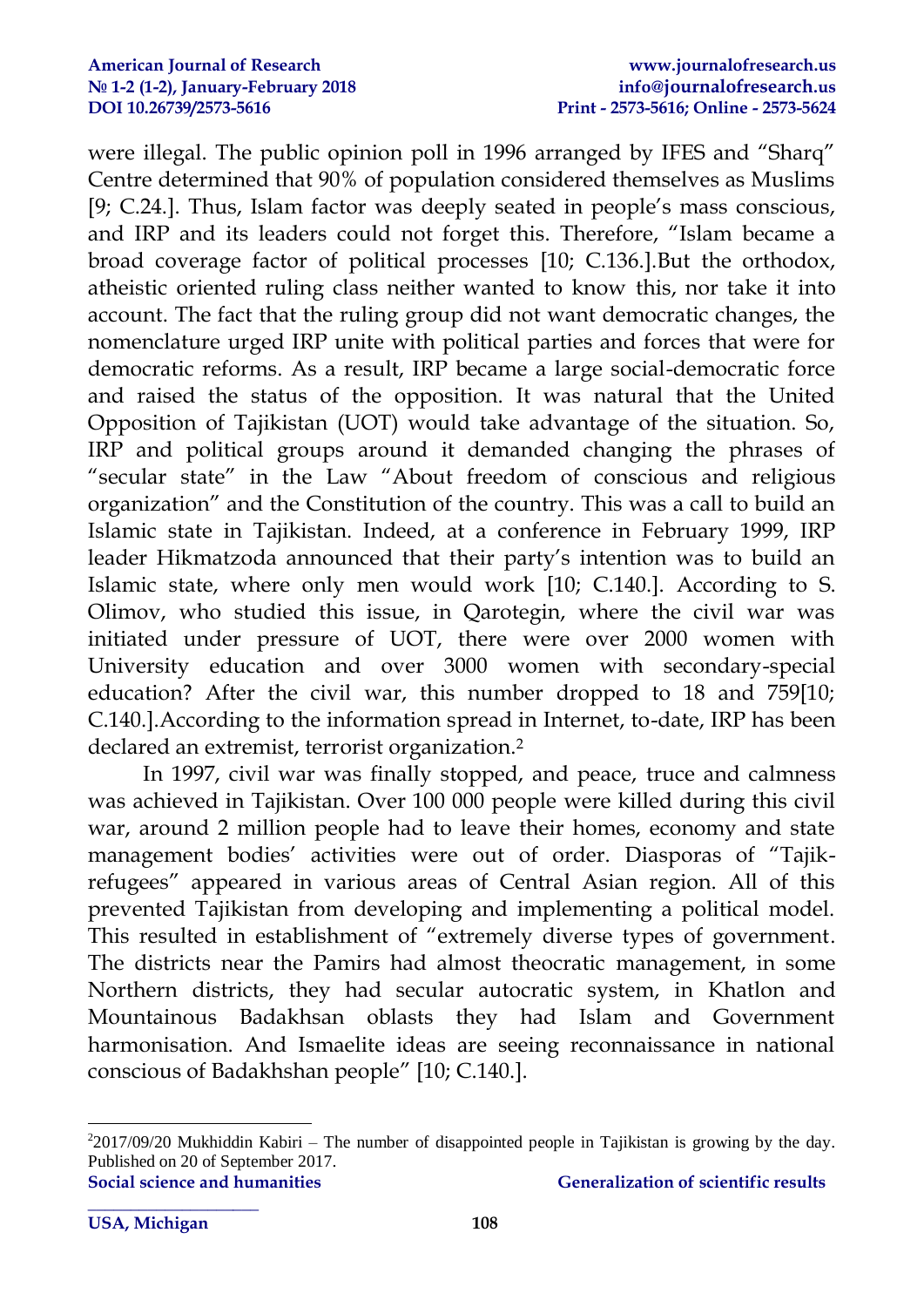The Constitution of the Republic of Tajikistan states that the country is a unitary democratic social-rule-of-law state. In reality, this means that the country had chosen a secular type state model. However, implementation of the statement is subject to resolution of the above problems. These were added by economic problems and are making the young state live a "hard national rehabilitation" process. Therefore, some analysts call "the Tajik civil conflict as the largest and most blood-drenched tragedy in the territory of former Soviet Union"[11; C.116.].

Scholars call the model of transition to market economy "a socially oriented market economy"[1; 12; 13; 14.].This term is also mentioned in the works of the country's leader E. Rahmon and those researchers, who give theoretical grounds of the president's activities. In conclusion, certain understanding of this model can be drawn by studying the sources and works about social life and transformation changes.

According to World Bank and information about economy, during the initial five years of independence, the economy of the Republic of Tajikistan reached the level of year 1970. The state budget was reduced to 50%. Population poverty rate achieved 70%. Gross Domestic Product dropped by 58%, production of agricultural goods by 40%, production of industrial commodities dropped by 57%. By 1996, cotton production and processing dropped by 2.5 times [15; C.37.].

In 1994, the government of the country adopted the Concept, oriented for a "mixed economy" for stabilization of macro-economy, and in 1995 – based on the Concept – "The Programme of rehabilitation of the economy of the Republic of Tajikistan for 1995-2000 was adopted." This model stipulates mining industry, base metals metallurgy, hydro-energy as priority fields and sets these industries as the objectives for the government. The measures for ensuring peace urged to develop economy and helped achieve some success.

For instance, while in 1995 the domestic material production in macroeconomy made 308 billion somonies (1.034 million US dollars), by 1998 it was 1025 billion somonies (1.242 million US dollars)[15; C.39.].

**Social science and humanities Social scientific results** Generalization of scientific results It was obvious that the government had to bother about persistent high level of population poverty. In addition, the proportion of the rich and poor people was getting wider; most of population was struggling to find jobs, earning necessary amounts of funds, participation in market economy in equality. In 1998, the government developed a poverty elimination strategy. However, there was no sufficient economic basis and opportunities to implement this plan. In 2007, the government adopted "Strategy for reducing

**\_\_\_\_\_\_\_\_\_\_\_\_\_\_\_\_\_\_\_\_**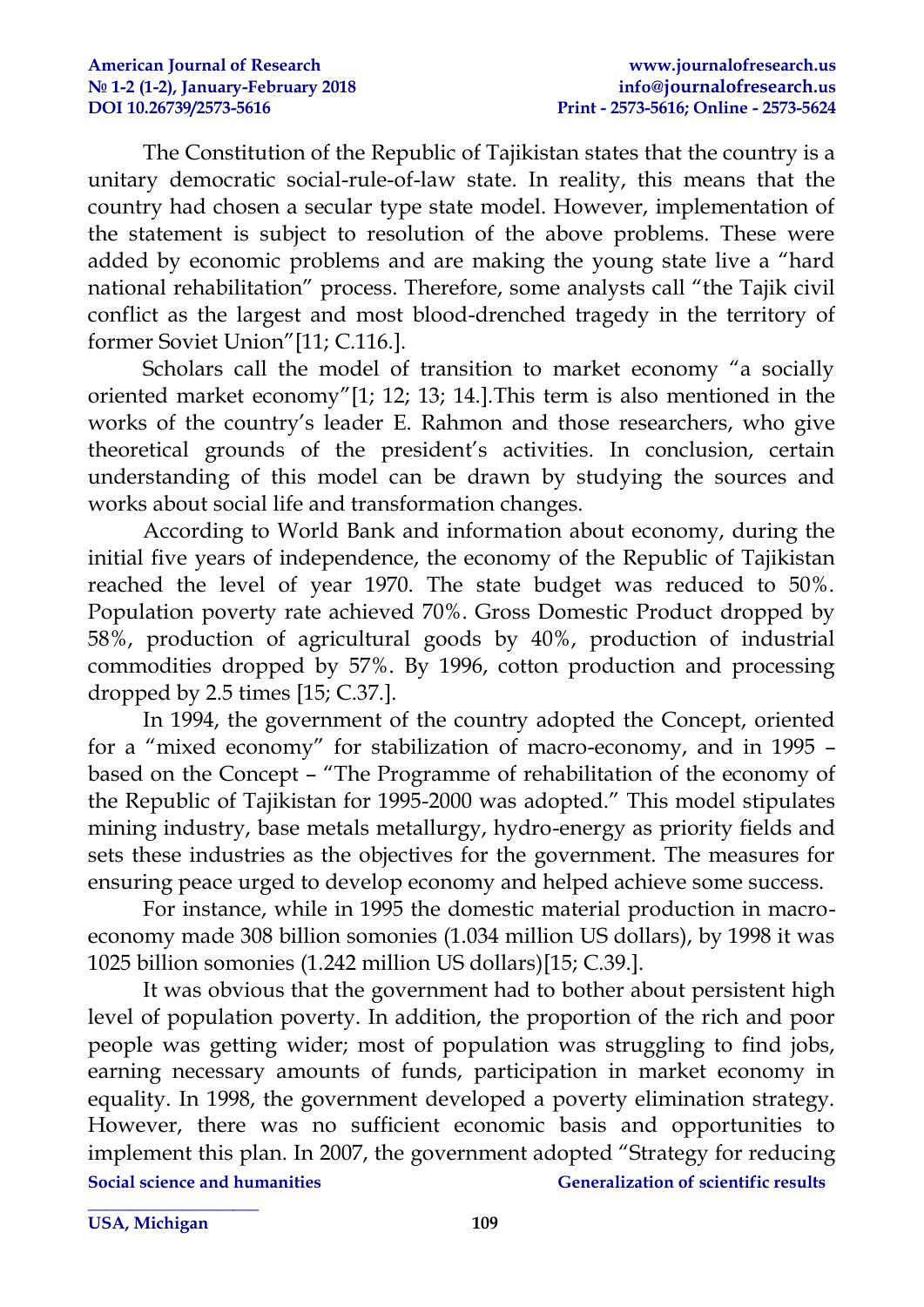poverty – 2", and in 2010 – "Strategy for reducing poverty-3." Unfortunately, there is no clear information as to what results have these plans achieved, but they must have led to something. For, according to information for 2015, the poverty level of population in Tajikistan dropped to 31% [16].

The following objectives are set as priorities in the economic model of the Republic of Tajikistan:

1) ensuring economic independence through reorganisation of industry fields;

2) solution of the issues related with deep aluminium processing to produce final products from local resources;

3) processing of cotton thread in the country;

4) Creation of a unified national economic complex of the Republic for Tajikistan [14; C.299.].

Ensuring economic independence is the main requirement for transition to market relations. This requirement is reflected in market economy transition models of the Central Asian countries. Economic independence is subject to denationalization of property, formation of private property and support of entrepreneurship and small business.

"On one hand, private property reflects permanent and temporary, partial or total mutual influence between a certain person or a group of people, on the other hand, between any substance of the material world and the object, i.e., possessing of the object by the subject"[17;81–p.]. Indeed, "possessing of an object by a subject" is the basics of ensuring independence of economy. Central Asian countries have been trying to prevent private property owners from going bankrupt, and supporting small business and private businessmen as much as possible. The national features of transition to market economy require this.

By 1900's, private sector started becoming the most important part of economy in Central Asian countries. For instance, in 1900's 75% of ablebodied part of the population of Kazakhstan was busy in private sector, while in Kyrgyzstan 77%, Uzbekistan 72% of population were hired by private sector. Among CIS countries, this value was 59% in the Republic of Tajikistan and 54.9% in Turkmenistan [18; С.181.]. This shows that the public sector is still prevalent. According to some information, up to 12% of state property was privatized during 1998-2000[20; С.241.].

**Social science and humanities Social scientific results** Generalization of scientific results Small business and private entrepreneurship is the most effective method of creating jobs for population. Experience of developed countries shows that almost 60-70% of population is hired in private sector. They are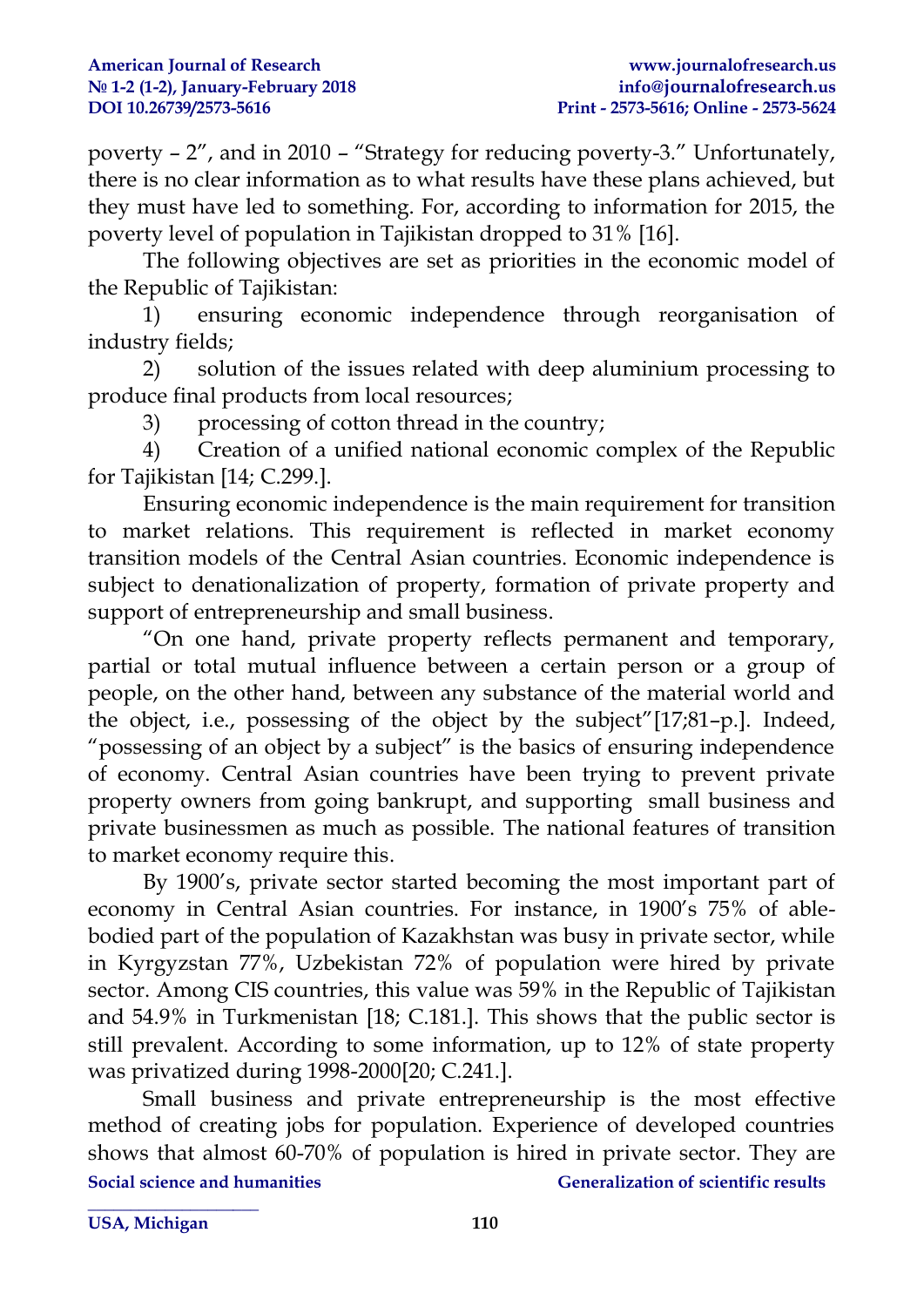middle class of the society and actively participate in solution of socialeconomic issues. This very value urged the Central Asian countries to address development of small business and private entrepreneurship as the state policy.

By 2007, only 48% of able-bodied part of the population of the Republic of Tajikistan was busy in private sector. This shows that almost 52% of gross domestic product is held by the state. Although in 2009 the authorities commissioned "The 200 days reforms" Programme and "one stop shop service," development of small business and private entrepreneurs is still very slow. One of the major causes of this is bureaucracy, endless normativelegislative requirements [14; С.304.].

The government of Tajikistan tries to support farmers. For instance, in 2008, the government of the country decided to extent payback deadline of the 500 million dollars debt to farmers, and in 2009, the government waived from 424 million dollars debt. They developed special measures to establish family farmer's entities, allocating them with land and lending funds. Only in 2012, 65 000 families obtained licenses for farming, and this resulted in 75% of able-bodied population to be busy in agriculture. This indeed, was an important help to country's economy [19; С.40 – 41.].

In 2007, the government of the country developed and adopted "The National Development Strategy." However, due to the global financial crisis it was impossible to implement and finalize the targeted objectives. For instance, foreign trade turnover that brings hard currency to the country dropped by 23.4%, capital expenses share - by 41.8% and industrial production by 12.2%. Proceeds from sales of aluminum dropped by 46%, which resulted in 100 million dollars loss. Cotton production was reduced by 28%; in 2009 economic growth stopped at 3.9% [14; С.306.].

World financial crisis made the country cut internal expenditure. The income parts of 2009 budget was reduced by 9.8% and expenditure part – by 9.6%, which made cutting costs for education, science, social supplies, pensions and stipends[14; С.310.]. Although the plans of the government for elimination of 2009-2010 financial crisis damages did not cause any noticeable effect in economic development, it prevented from going back to the soviet era status. However hard it was, the government managed to ensure the country's economy to work and serve the needs of the population. By the middle of 2010, the economy resumed growth. Aluminum and cotton demand rose at world markets and their prices recovered and the country gained its hard currency proceeds back.

**\_\_\_\_\_\_\_\_\_\_\_\_\_\_\_\_\_\_\_\_** 

**Social science and humanities Social scientific results** Generalization of scientific results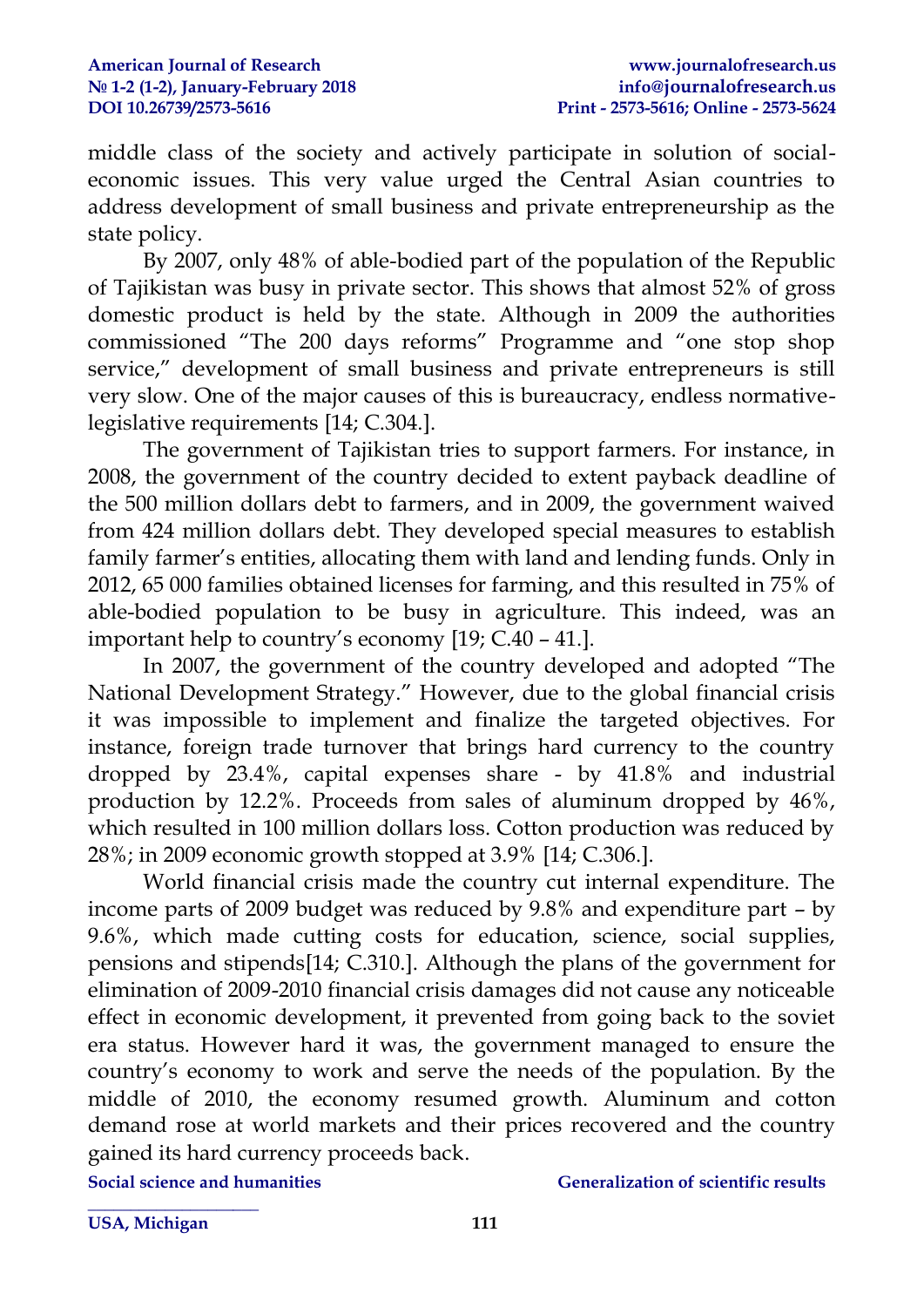Visits of the President of Tajikistan E. Rahmon in 2012-2015 to neighboring countries and bilateral contracts signed facilitated improvement and development of economic relations. During these years, the country signed over 70 contracts in economic, cultural-humanitarian fields. This resulted in economic growth of 6.7% in 2015[16].Though the press does not pay sufficient attention to execution of these contracts, they showed that the economic development model of Tajikistan has transitive nature [1; C.13-14.]. In other words, this country reflects the transition period conflicts and has an objective of implementing, though slowly, the world experience into their national land.

So, how are they implementing the objective of establishing "the unified national economic complex in the Republic of Tajikistan" in the economic model? What is it? What is the national aspect of it? What are the major subjects of it and what is their standing, share in the economic model? What are the differences of this complex from those in the Soviet era (Agricultural industry complex, metallurgical complex, and food and trade complexes)? These questions have not been given any answers, nor have they been discussed yet. There is a sense that this complex assumes the infrastructure that is available in the territory of the Republic of Tajikistan. This prevents from determining the economic model, abstracts the objectives of the model.

There is a number of problems of political-economic and organization nature in the objective of ensuring the economic independence. The issues of developing small business and private entrepreneurship are still in the hands of traditional thinking bureaucrats, who never forget their personal interests. There is a burning need for professionals with modern thinking, who are able to perform innovative search.

The experience of Tajikistan showed that it is not easy to build a true democratic social-rule-of-law state, and that unexpected conflicts may occur, destructive forces may rise and such may even turn the country's development to a different way. However, the political power of Tajikistan, its people are prepared for innovative search, modernization of economy in the best interests of the nation; it only needs their wishes, dreams, and demands to be heard and supported. It is the political government's function to unite the society, people around the national democratic development objectives.

**\_\_\_\_\_\_\_\_\_\_\_\_\_\_\_\_\_\_\_\_**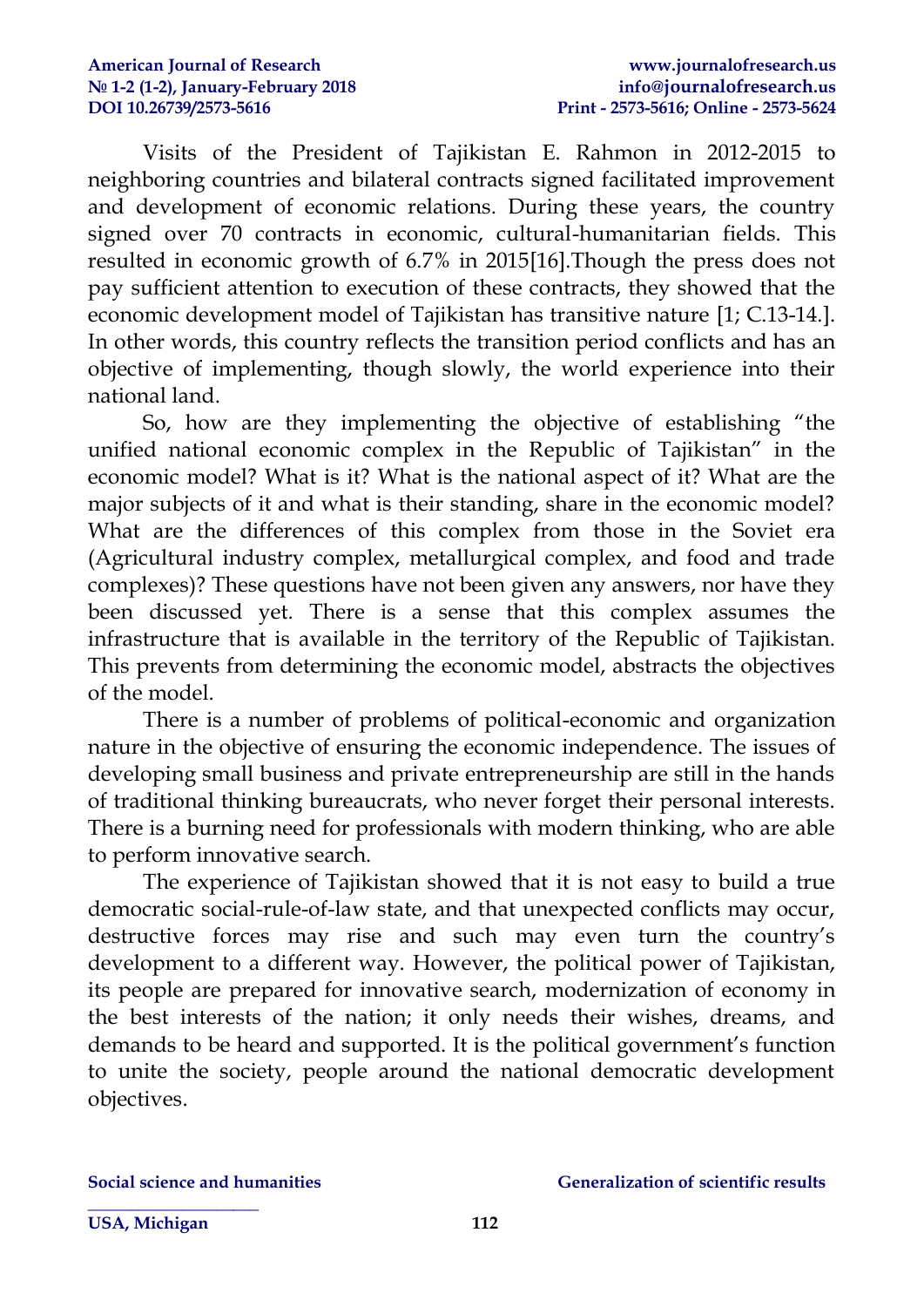### **References:**

1. Akhmedova D.A., Economic model of the Republic of Tajikistan. Extended abstract of dissertation of cand.of.econ.sciences. – Dushanbe, 2010 – p. 13.

2. Popper C. Assumptions and denials: Growth of scientific conscious – Moscow: AST-ERMAK, 2004, - p. 638.

3. Abilov U.M., OPtmism (social-philosophic analysis). – Tashkent, Fan, 1994. – p. 204.

4. Indestructible union. 1922 – 1982. Reference book. – Moscow: Pol. Literature publisher, 1982. – p. 462.

5. Post-Soviet Central Asia. Losses and gains. – Moscow: Inter gr.., 1998 – p. 428.

6. Imomov A. Formation of civil society in Tajikistan: problems and comments.// Central Asia and Caucasus, 2002, №3(21). – p.78-85.

7. Bulletin of the Supreme Council of Tajik SSR, 1990, №23– p.380-397.

8. Bulletin of the Supreme Council of Tajik SSR, 1990, №24. – p.289 – 298.

9. Wagner S. Public opinion in Tajikistan. 1996 г. – Washington, Un – Press, 1997. – p. 108.

10. OlimovaS..Political Islam and conflict in Tajikistan//Central Asia and Caucasus. 1999, №4(5). – p.133 – 141.

11. Maslov V. State structure in ensuring political stability of Cenrtral Asian countries//Central Asia and Caucasus. 2000, №5(11). – p.111-120.

12. AbdugafarovA..Economic isolation and independence of companies in conditions of transition to market economy. – Khujand, R. Jalil publishing house, 2006. – p. 238.

13. Zhukov S.V. Reznikova O.B. Central Asia in social-economic structures of modern world. – Moscow: Finansist gr., 2001. – p. 288.

14. Social-economic developmentof Post-Soviet countries: results of past twenty years. – Moscow: RAS Economy, 2012. – p.400.

15. Post-Soviet countries and financial crisis of Russia. – Moscow: AOZT "Enikon", 2000. – p.304.

16. Central Asian countries facing systemic crisis// Asia Plus, 2016, 15 of April.

17. Usmonov S.N. Dadaboev Y.T. Basics of market economy.– Tashkent: Fan, 1999. – p.288.

**\_\_\_\_\_\_\_\_\_\_\_\_\_\_\_\_\_\_\_\_** 

#### **Social science and humanities Social scientific results** Generalization of scientific results